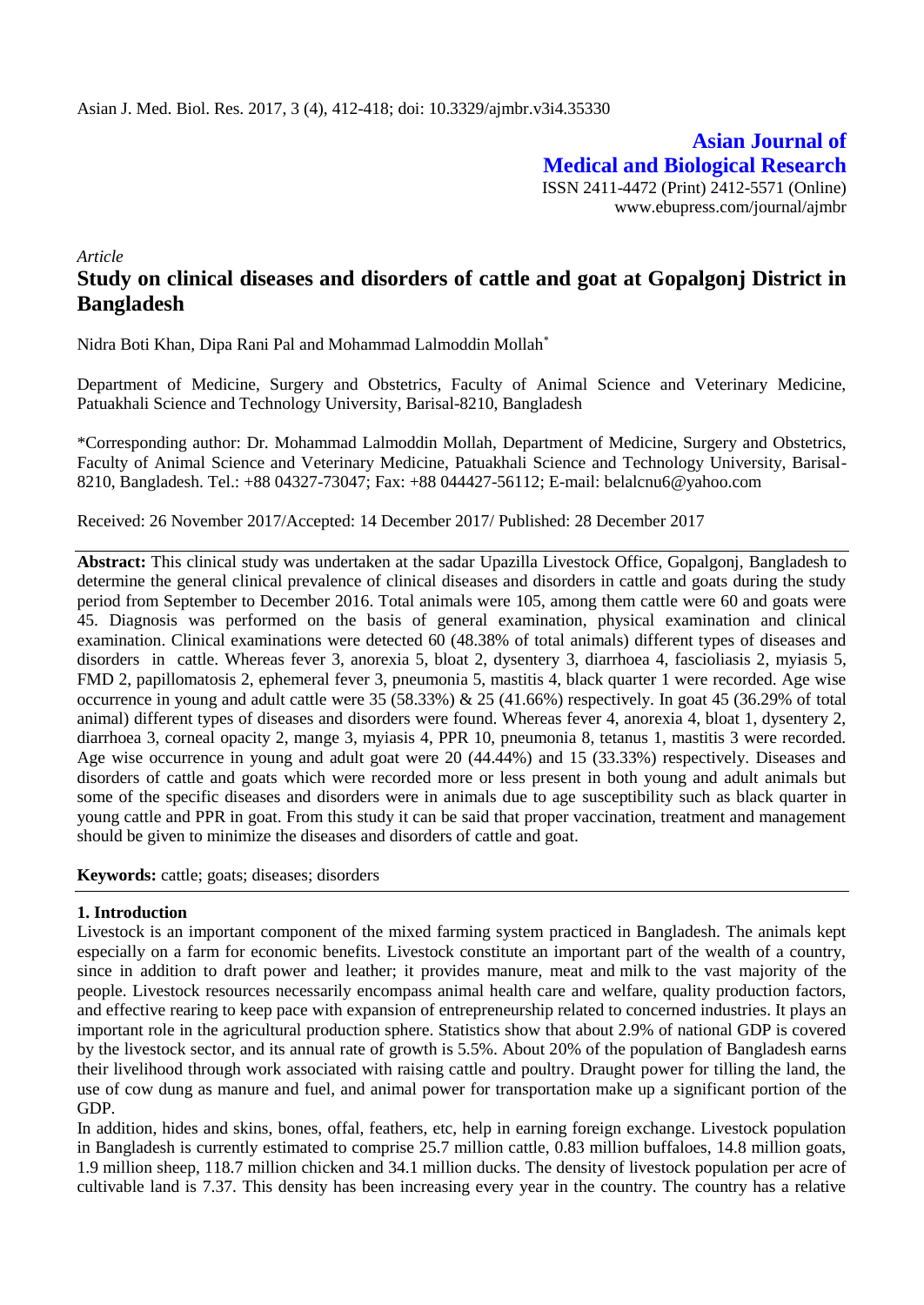Ruminant, especially cattle and goats constitute the major portion of the livestock. Most of these animals are reared under smallholder traditional management system in rural areas. The management practices of animals and geo-climatic condition of Bangladesh are favorable for the occurrence of various diseases. There are about 22.53 million cattle and 14.69 million goats in our country (DLS, 2008-2009). Veterinary hospital is an ideal and reliable source of information about animal diseases and their solution. People from the neighboring areas bring their sick animals to the Veterinary hospital every day. Analysis of the case record gives a comprehensive idea about the disease problems at local areas. Although some reports on clinical case records from Bangladesh Agricultural University Veterinary Clinic (Samad *et al.*, 2002), Ulipur Upazila Veterinary Hospital, Kurigram (Kabir *et al.*, 2010), Chandanaish Upazila of Chittagong district, Bangladesh (Pallab *et al.*, 2012) and Patuakhali Science and Technology University Veterinary Clinic (Rahman *et al.*, 2012) are available but similar report on ruminants are very limited in Gopalganj district of Bangladesh. In the last few decades, as the major infectious diseases of cattle in Bangladesh are brought under control by vaccination and farmer's awareness, emphasis has increasingly shifted to economically important diseases to the dairy producers. However, more information is required to describe the pattern of occurrence of clinical diseases for the provision of appropriate veterinary care and effective disease control programmed and animal production.

A disease is a particular abnormal condition that affects part or all of an [organism](https://en.wikipedia.org/wiki/Organism) not caused by external force and that consists of a disorder of a structure or function, usually serving as an evolutionary disadvantage. Disease is often construed as a medical condition associated with specific [symptoms](https://en.wikipedia.org/wiki/Symptom) and [signs.](https://en.wikipedia.org/wiki/Medical_sign) In medicine, a disorder is a functional abnormality or disturbance.

Gopalganj district is one of the important sites for livestock population especially Sadar Upazilla and the most of the common diseases are frequently found in this area. Upazilla Livestock Office is an ideal and reliable source of information about animal diseases and their solution. People from neighboring areas bring their sick animals to the veterinary hospital every day. Analysis of the case record gives a comprehensive idea about the disease problems at local areas. This study was undertaken at the Upazilla Livestock Office. This study was done at this hospital during the period from September to December 2016. The study was conducted with the following objectives:

- a) To find out the clinical prevalence of diseases and disorders in cattle and goats at the Upazilla Livestock Office, Gopalganj.
- b) To detect the occurrence of diseases and disorders on different age.

## **2. Materials and Methods**

## **2.1. Study period**

This clinical study was conducted at sadar Upazilla Livestock Office at Gopalgonj district in Bangladesh. To determine the general clinical prevalence of clinical diseases and disorders in cattle and goats during the study period from September to December 2016. All diseased cattle and goat were brought for treatment to the Veterinary Hospital and the entry of them in the registered book.

## **2.2. Physical examination**

Physical condition, behavior, posture, gait, superficial skin wound, prolapsed of the uterus and vagina, salivation, nasal discharge, distension of the abdomen, locomotive disturbance etc, were observed by visual examination of the patient. Examination of different parts and system of the body of each of the sick animals were examined by using procedure of palpation, percussion, auscultation, needle puncture and walking of the animals.

## **2.3. Clinical examination**

The clinical examinations of animals (cattle  $= 60$ , goat  $= 45$ ) of different ages were conducted. Temperature, pulse, and respiratory rate from each of these sick animals were recorded. According the merit of the individual case, general clinical examination were conducted on the basis of disease history, owners complaint, symptoms and techniques such as microscopic examination, common laboratory techniques.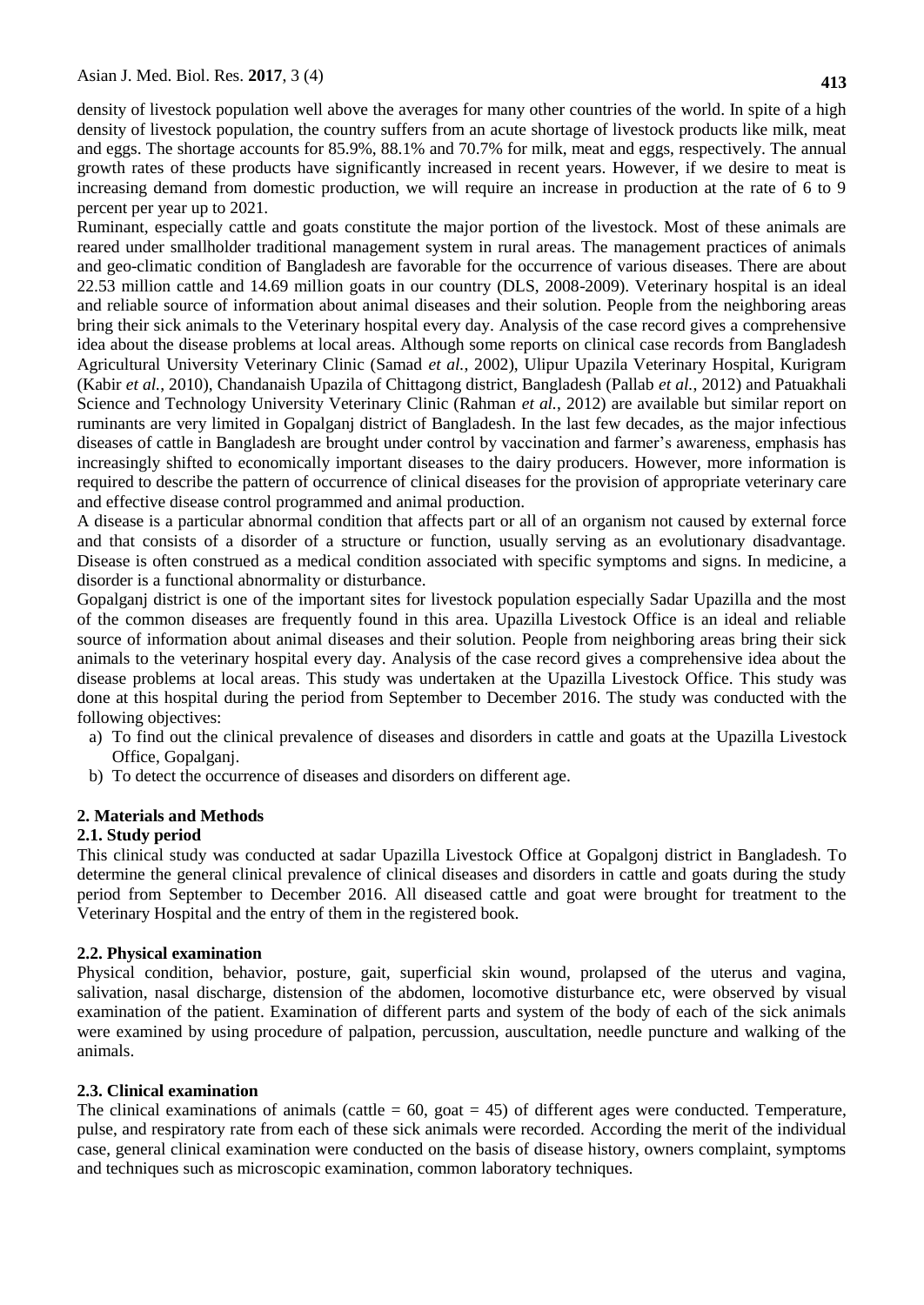### **2. 4. Statistical analysis**

The recorded data were compiled and tabulated for statistical analysis. All data were expressed as the mean  $\pm$ SD. Evaluation of statistical significance was determined by paired and unpaired Student's t-test.  $p < 0.05$  was considered significant.

### **3. Results and Discussion**

### **3. 1. Diseases and disorders of cattle and goat**

The diseases and disorders of cattle and goat as shown in Figure 1. On the 60 recorded clinical cases of sick cattle, bacterial disease was 37.14%, viral disease was 22.85%, parasitic disease was 8.75%, systemic and other disorders was 31.43%. On the 45 clinically sick goats, bacterial disease was 26.65%, viral disease was 22.22%, parasitic disease was 15.54%, systemic and other disorders was 22.22%. This results supports the earlier report of Karim *et al.,* (2014) who recorded 39.94% bacterial disease, 23.15% viral disease, 7.75% parasitic disease, 29.16% systemic and other disorders in cattle; 29.88%. bacterial disease, 23.74% viral disease, 16.92% parasitic disease, 29.46% systemic and other disorders in goat. Samad (2001), also recorded 42.54% bacterial disease, 29.15% viral disease, 5.75% parasitic disease, 22.56% systemic and other disorders in cattle. Bangladesh Agricultural University (BAU) Veterinary Clinics, Mymensingh reported that during 1999 to 2001, 25.69% bacterial disease, 27.52% viral disease, 20.51% parasitic disease, 26.28% systemic and other disorders in goat. The findings of the present study are in agreement with our results. Sarker *et al.* (2013) conducted a study where 73.95% and 17.16% diseases/disorders were recorded in cows and calves respectively. About 58.42%, 23.56% 12.48% cases were general and systemic, infectious, production diseases/disorders respectively.

### **3. 2. Systemic disorders of fever, anorexia, bloat, dysentry, diarrhea and corneal opacity in cattle and goat Fever**

The systemic disorders in cattle and goat as shown in Figure 2. Analysis of the clinical cases of ruminants revealed that 5% cattle and 4.44% goats were affected with fever of unknown etiology. Samad and Rahman (Samad *et al.*, 2002; Rahman *et al.*, 2012) reported that the of 5.1% to 12.1% occurrence of fever in this study supports the earlier reports of cases of fever in cattle and 10.37% and 4.4% fever cases in goats (Rahman *et al.*, 2012).

**Anorexia:** Anorexia was reported in 8.33% cattle and 4.44% in goats. Prasad *et al*. (1980) recorded anorexia syndrome as one of the commonest problem amongst the nonspecific clinical entities in routine ruminant practice.

**Bloat:** This study were recorded 3.33% cases of bloat in cattle and 2.22% in goats. Rahman *et al.,* 2012 reported that the occurrence of bloat in cattle 2.2% and 2.5% in goats. Samad (2001) reported 1.83% prevalence of bloat in cattle and 3.98% in goats. Sutradhar *et al.* (2000) reported 1.73% cases of bloat in cattle. These observations could be compared well with the findings of Hossain *et al.* (1994) who reported 4.0% and 0.37% prevalence of bloat in buffaloes and cattle, respectively. Bloat is mainly a dietary in origin and occurs most frequently in ruminants in Bangladesh.

**Dysentry and Diarrhoea:** Dysentry cases were 5% in cattle and 4.44% in goats. Samad (2001) reported that the 1.76% and 1.87% dysentery in cattle and goats respectively. Diarrhoea was found to be the major digestive disorders in ruminants. Diarrhoea cases were 6.66% in cattle and 6.66% in goats. These observations could be compared well with the 6.94% of non-specific diarrhoea in dairy cows, 8.99% in cow-calves and 12.23% in goats (Hoque and Samad, 1996, 1997) and 7.6% in cattle and 12.1% in goats (Rahman *et al.*, 2012). Samad (2001) reported 25.97% and 9.91% of diarrhoeal diseases in cattle and goats, respectively.

**Corneal opacity:** Corneal opacity in goats was recorded 4.44% under this group. Rahman *et al.* (2012) reported 1.9% and 9.9% cases of corneal opacity in cattle and goats, respectively.

### **3.3. Parasitic diseases of mange, fascioliasis and myiasis in cattle and goat**

The parasitic diseases of cattle and goat as shown in Figure 3. The prevalence of different parasitic diseases were 6.66% mange, 3.33% Fascioliasis, 8.33% myiasis in cattle and 8.88% myiasis in goat. Howlader *et al.*  (1990) reported 21% sub clinical prevalence of Fascioliasis in cattle which is higher than clinical occurrence (5.71 %) recorded in cattle during the study because marshy grazing land and snails are not available in my study area. The clinical prevalence of paramphistomiasis recorded in cattle has been reported from Bangladesh but detail studies on this disease have not yet been made from the country. Mange was recorded 6.66% in goats. Cases of mange in goats were comparatively higher than the reports of Samad (2001) who recorded 2.11% mange in goats. Myiasis was recorded in 8.33% cattle and 8.88% goats. This observation does not supports the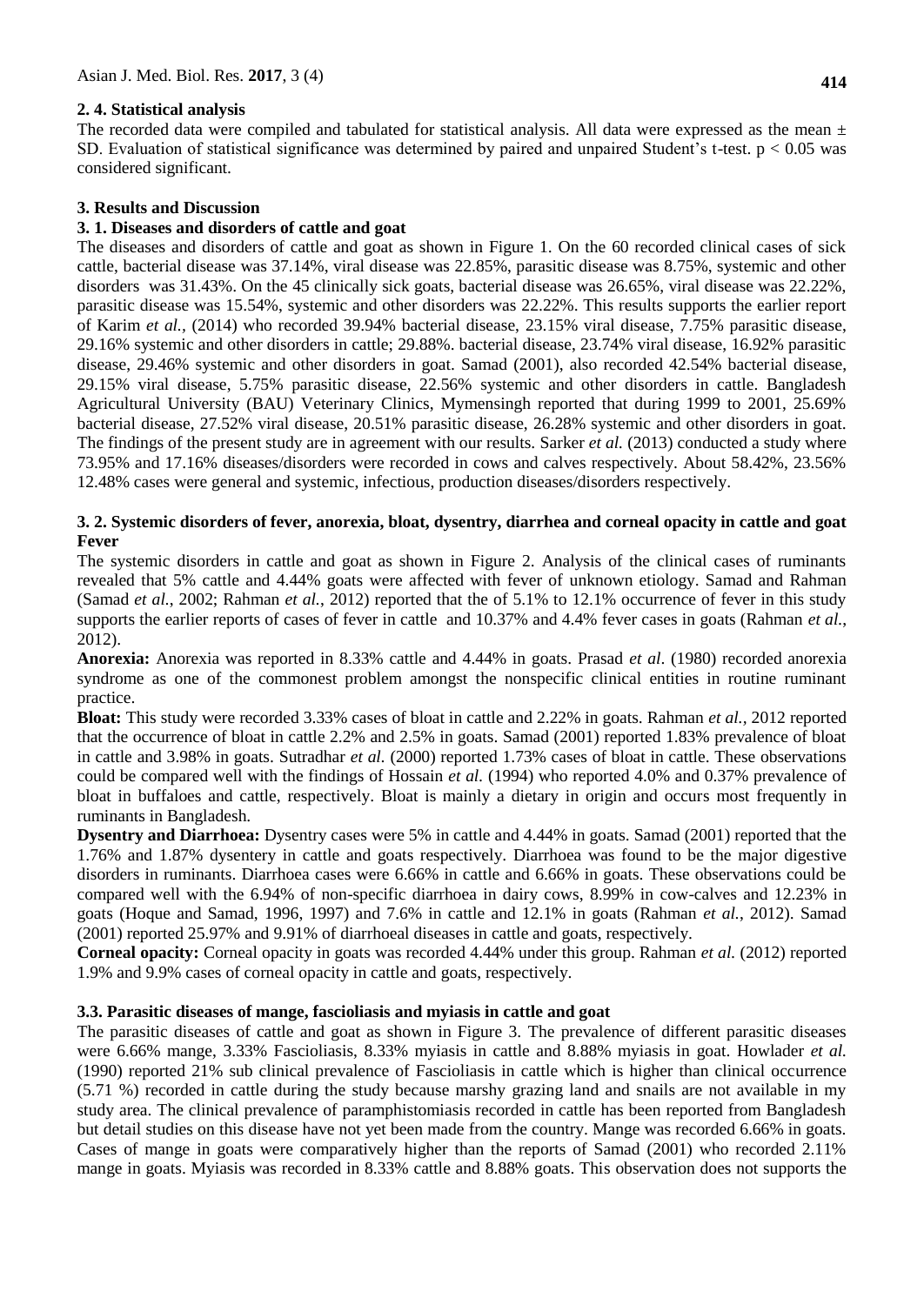### **3.4. Viral diseases food-and-mouth, ephimeral fever, PPR and papillomatosis in cattle and goat**

**FMD:** The viral diseases in cattle and goat as shown in Figure 4. This study recorded 3.33% cases of FMD in cattle. Cases of FMD in cattle were comparatively higher than the reports of Samad (2001) and Rahman *et al.*  (2012), 1.79% and 1.3% cases of FMD in cattle and only one (0.08%) case in goat. Comparatively higher prevalence rates of FMD in cattle have been reported by Sarker *et al.* (1999) who reported 8.58% and 5.78%, respectively.

**Bovine epimeral fever:** This study recorded 5% of cases of bovine ephemeral fever in cattle. This finding support the finding of Ali *et al.* (2011) reported 3.7% cases of ephemeral fever in cattle.

**Papillomatosis:** This study recorded 3.33% cases of papillomatosis in cattle. This findings does not support the reports of Nooruddin and Dey (1990), Samad (2001) and Rahman *et al.* (2012) reported 0.7%, 0.58% and 0.19% prevalence of warts in cattle from Bangladesh, respectively.

**PPR:** This study recorded 22.22% cases of PPR in goats. This finding is higher than the finding of Rahman *et al.* (2012) who reported 5.2% PPR cases in goats. In our study was conducted in winter season, that time is PPR virus prevalence in increased and Rahman *et al.,* (2012) may be seasonal variation, so result is variation.

## **3.5. Bacterial diseases**

**Tetanus:** The bacterial diseases in cattle and goat as shown in Figure 5. This study recorded 2.22% cases of tetanus in goats. This finding does not support the finding of Samad (2001) and Rahman *et al.* (2012) reported 1.1% and 5.2% tetanus cases in goats.

**Black Quarter:** Black quarter (BQ) was diagnosed on the presence of pronounced swelling of the affected muscles of upper limb with gaseous crepitation. BQ was recorded in 1.66% in cattle. These observations does not support the earlier findings of Rahman *et al.* (2010) and Samad (2008) who reported 0.31%, 0.46% and 0.23% incidence of BQ in cattle. However, Hoque and Samad (1996) reported 2.17% incidence of BQ in cattle from different geographical location in Bangladesh.

**Mastitis:** Mastitis 6.66% and 6.66% was diagnosed in cows and does. The findings support the report of Sarker *et al.* (2013), Samad (2000) and Rahman *et al.* (2012) who reported clinical mastitis in 5.89%, 8.71% and 3.9% cows, respectively. Nooruddin *et al.* (1986) and Rahman *et al.* (2010) also reported 0.37% and 0.65% clinical mastitis in goat which is lower than the study.

**Pneumonia:** Pneumonia recorded in cattle and goats were 8.33% and 17.77%, respectively. Rahman *et al.*  (2012) recorded 5.1% and 16.8% cases of pneumonia in cattle and goats. Cases of pneumonia in cattle were comparatively lower than the earlier reports of Samad (2001) and Samad *et al.* (2002) who reported 0.84% and 1.24% pneumonia in cattle, respectively findings. Ali *et al.* (2011) conducted a study where worm infestation (51.5%), pneumonia and pneumonitis (7.9%), ephemeral fever (3.7%), enteritis (3.4%), mastitis (3.2%), mange (3.2%), indigestion (2.8%), were recorded. Rest of the diseases had lower percentage than 2%. Prevalence of diseases was high (42.3%) in rainy season (June-October) followed by (32.5%) in winter (November-February) and lowest (25.2%) in summer season (March-May). Kabir *et al.* (2010) conducted an investigation where fever (11.30%), PPR (28.69%), digestive disorders (8.69%), respiratory disorders (6.965), corneal opacity (7.84%), fascioliasis (10.44%), skin disease (9.56%), subcutaneous cyst (2.61%), and anorexia (6.09%) were recorded. Age wise prevalence in young and adult goat were (31.30%) and (68.7%) respectively.

## **3.6. Diseases and disorders on the basis of age in cattle and goat**

The diseases and disorders of cattle on the basis of age as shown in Figure 6. In young  $\leq 1.5$  year) cattle total 35 and in adult ( $>1.5$  year) 25 cases were recorded, on the other hand, in young ( $<$ 6 month) 20 and in adult ( $>$ 6 month) 15 of goat cases were observed during the study period. In between 35 young cattle, 7 (20%) cases were bacterial, 2 (5.71%) cases were viral, 4 (11.42%) cases were parasitic, and 9 (52.94%) cases were found as disorders. In between 25 adult cattle, 3 (12%) cases were bacterial, 5 (20%) cases were viral, 3 (12%) cases were parasitic, and 8 (47.05%) cases were found as disorders. In between 20 young goats, 8 (40%) cases were bacterial, 3 (15%) cases were viral, 4 (20%) cases were parasitic, and 4 (20%) cases were found as disorders. In between 15 adult goats, 4 (26.66%) cases were bacterial, 7 (46.66%) cases were viral, 3 (20%) cases were parasitic, and 8 (53.33%) cases were found as disorders.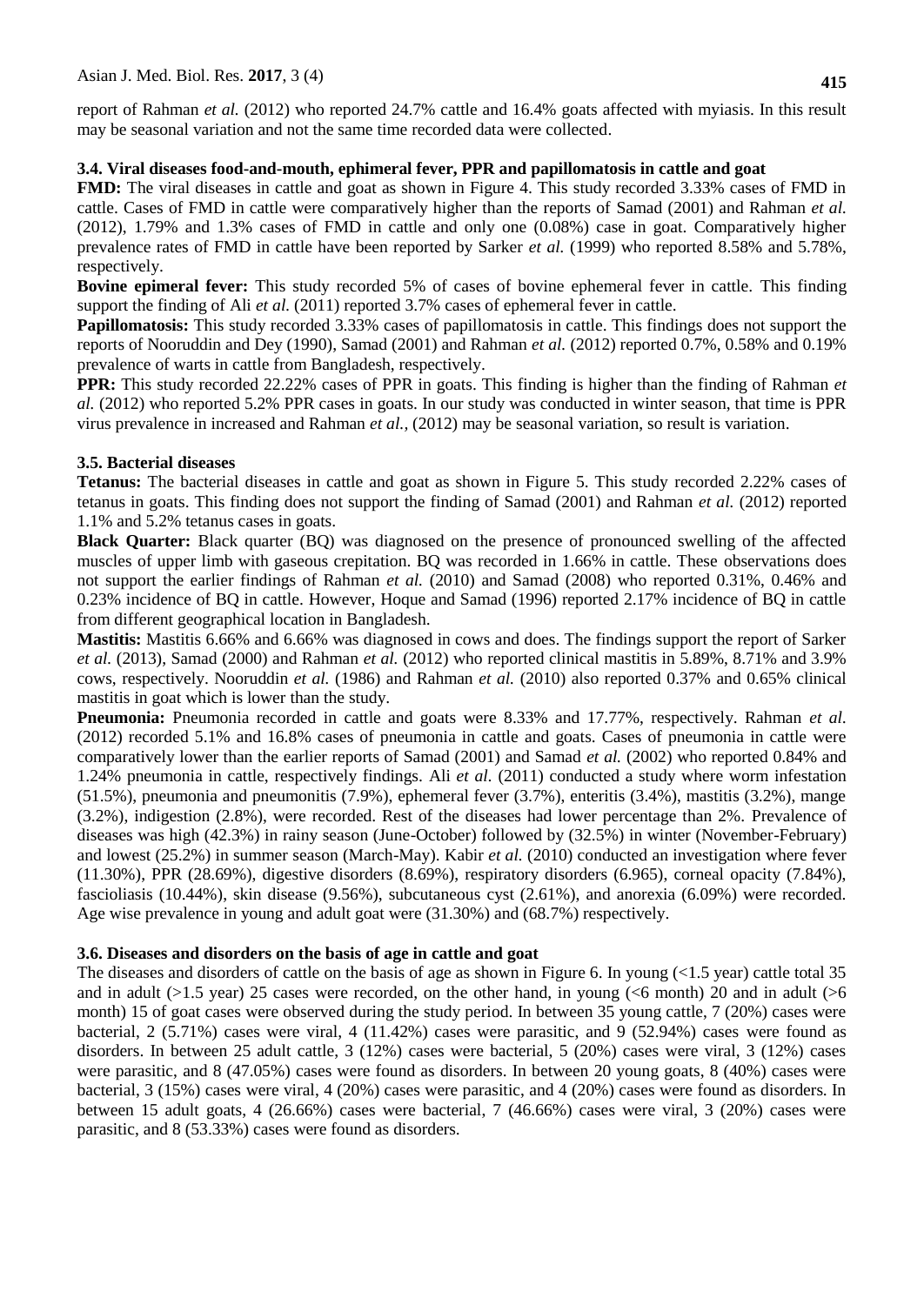

**Figure 1. The diseases and disorders of cattle. The clinically sick cattle and goat by bacteria, virus, parasite and systemic & other disorders. Data are expressed as mean of percentages.**



**Figure 2. Systemic disorders and other diseases in cattle and goat. The clinically management of fever, anorexia, bloat, dysentry, diarrhoea and corneal opacity. Data are expressed as mean of percentages.**



**Figure 3. The parasitic diseases of cattle and goat. The clinically management of mange, fascioliasis and myiasis. Data are expressed as mean of percentages.** 



**Figure 4. The viral diseases in cattle and goat. The clinically management of food-and-mouth disease, papillomatosis, PPR and bovine ephimeral fever. Data are expressed as mean of percentages.**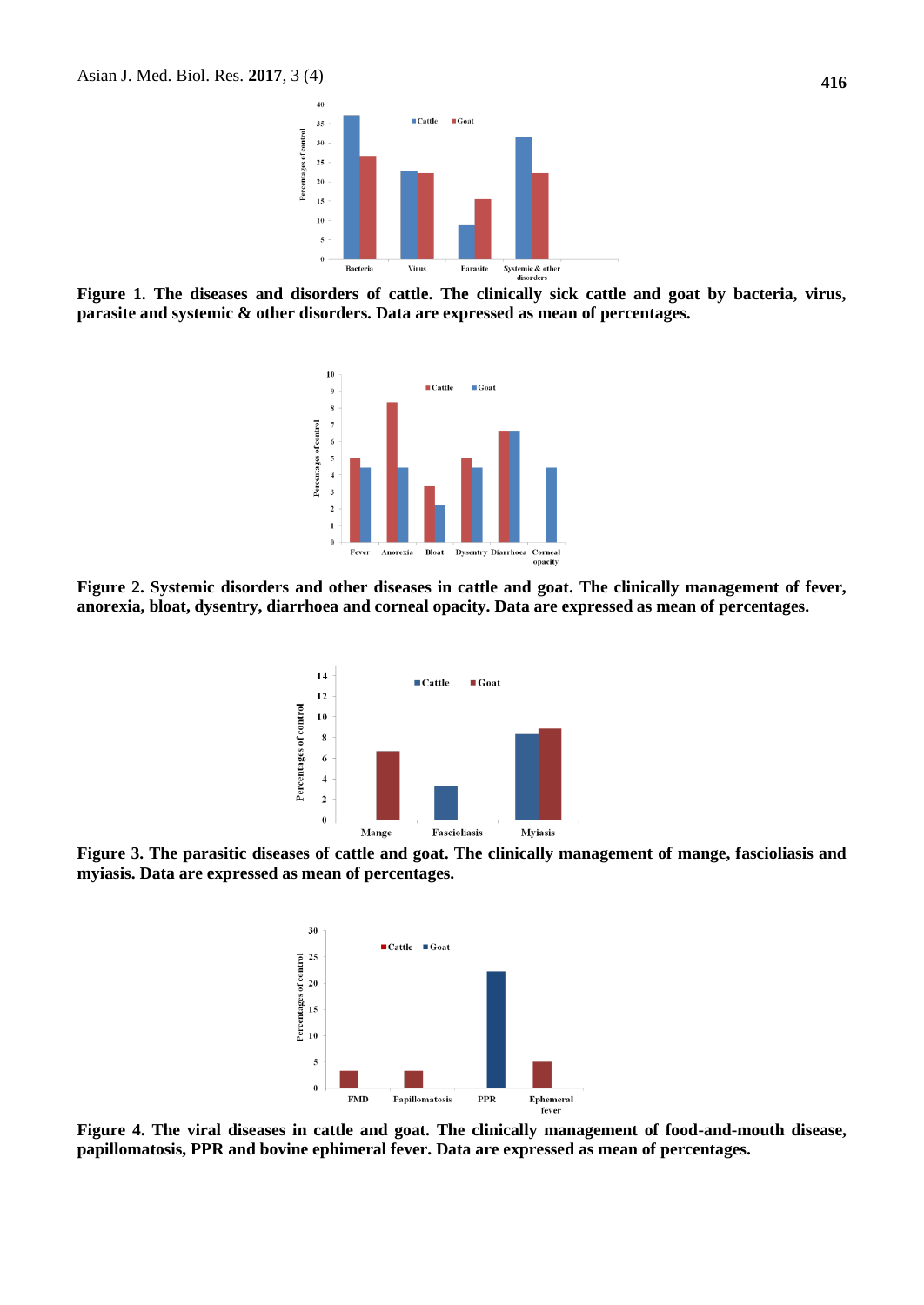

**Figure 5. The bacterial diseases in cattle and goat. The clinically management of tetanus, black quarter, mastitis and pneumonia. Data are expressed as mean of percentages.** 



**Figure 6. The diseases and disorders of cattle on the basis of age. The clinically management of bacteria, virus, parasite and disorders. Data are expressed as mean of percentages.** 

#### **4. Conclusions**

This study was conducted to detect the present situation of clinical diseases and disorders at the sadar Upazilla Livestock Office, Gopalganj. From the study, it was observed that both cattle and goats were most susceptible to bacterial infection. Cattle are less susceptible (16.65%) to bacterial diseases then goat (26.65%). So, regular vaccination and treatment should be given to control the bacteria diseases. The viral diseases like FMD (3.33%) and PPR (22.22%) were frequently outbreaks in cattle and goat respectively. This may be due to these two diseases are contagious, my study period was during the Eid-ul-adha, then these two diseases may be spread from the cattle market and goat market during Eid. So, restriction of movement and frontier vaccination is necessary to control these types of diseases. Parasitic diseases like myiasis (8.33% in cattle; 8.88% in goat), fascioliosis (3.33% in cattle) were found. So, regular dewarming and treatment should be given to control the parasitic diseases. Diarrhoea was recorded (6.66%) in cattle and (6.66%) in goats. Duration this study period is not sufficient to conduct such type of diseases and the equipments and opportunities in the Upazilla Livestock Hospital are not enough to complete the study accurately. So, further research should be required to determine the accurate prevalence of disease and disorders in cattle and goat. Proper planning and program should be undertaken to prevent and control diseases and disorders of cattle and goat in the study area.

#### **Conflict of interest**

None to declare

#### **References**

- Ali MH, MKJ Bhuiyan and MM Alam, 2011. Retrospective epidemiologic study of diseases in ruminants in khagrachari hill tract district of Bangladesh. 9: 145–153.
- DLS, 2008-09. Annual Report of Directorate of Livestock Services, Bangladesh.
- Hossain MI, AKMM Huq and AKMF Huque, 1994. Pathological investigation on buffalo diseases in Bangladesh. III. Survey of buffalo diseases. Bangl. Vet. J., 11: 123-127.
- Hoque MS and MA Samad, 1996. Prevalence of clinical diseases in dairy cross-bred cows and calves in the urban areas in Dhaka. Bangl. Vet. J., 30: 118-129.

Hoque MS and MA Samad, 1997. Present status of clinical diseases of goats in the urban areas in Dhaka.